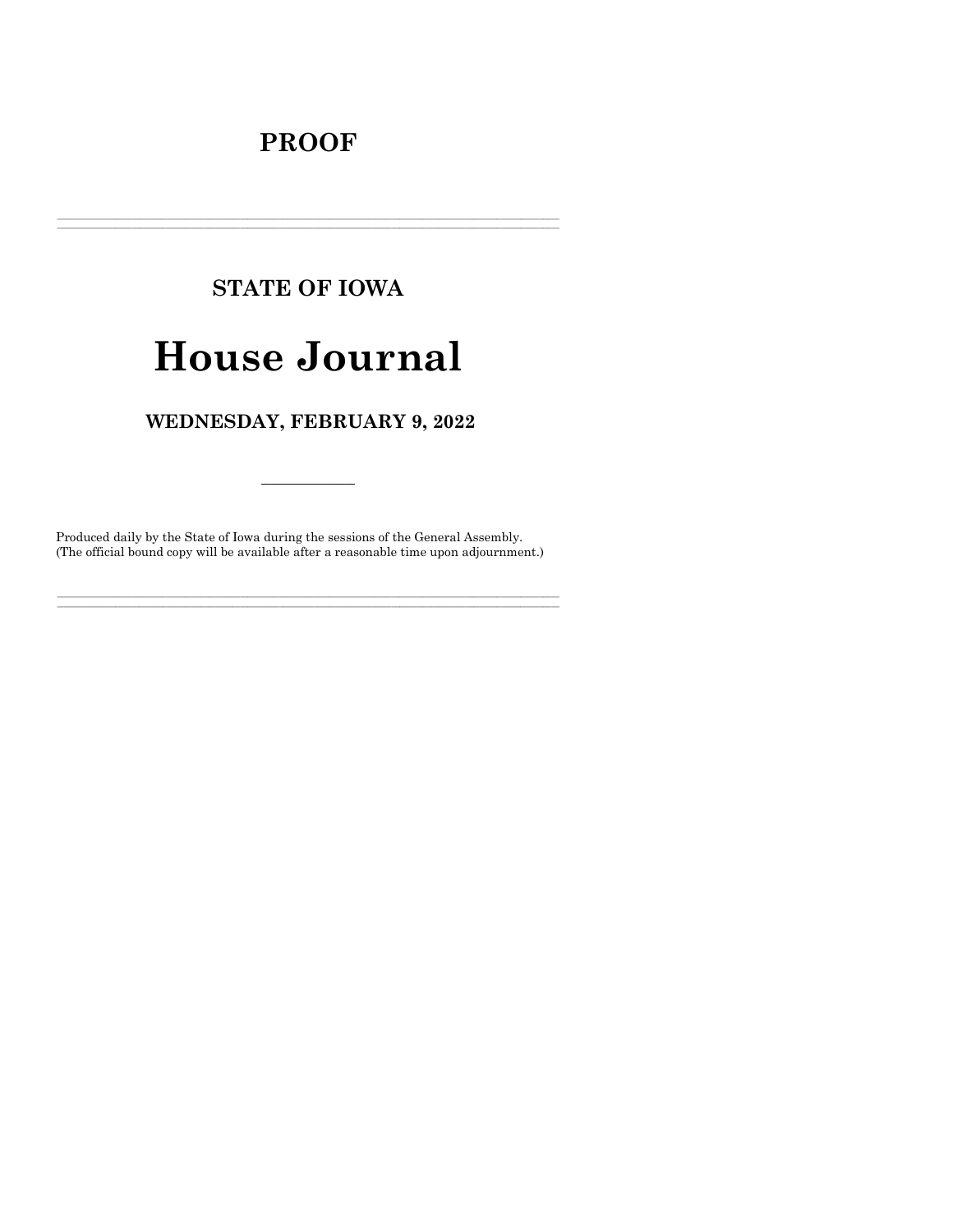# **JOURNAL OF THE HOUSE**

Thirty-first Calendar Day - Twentieth Session Day

Hall of the House of Representatives Des Moines, Iowa, Wednesday, February 9, 2022

The House met pursuant to adjournment at 8:31 a.m., Wills of Dickinson in the chair.

Prayer was offered by Thede of Scott.

# PLEDGE OF ALLEGIANCE

The Pledge of Allegiance was led by Ethan Forsyth, Page from Clear Lake.

The Journal of Tuesday, February 8, 2022, was approved.

#### INTRODUCTION OF BILLS

**[House File 2305,](https://www.legis.iowa.gov/legislation/BillBook?ga=89&ba=HF2305)** by Staed, Mascher, Brown-Powers, Winckler, Donahue, Gaines, McConkey, Wilburn, Steckman, Anderson, B. Meyer, Wessel-Kroeschell, Abdul-Samad, Thede, Hunter, Cahill, Gjerde, Jacoby, Kressig, and Kurth, a bill for an act providing for the regulation of confinement feeding operations, and making penalties applicable and including effective date provisions.

Read first time and referred to committee on **Agriculture.**

**[House File 2306,](https://www.legis.iowa.gov/legislation/BillBook?ga=89&ba=HF2306)** by Ingels, a bill for an act establishing the comprehensive transition and postsecondary program scholarship program.

Read first time and referred to committee on **Education.**

**[House File 2307,](https://www.legis.iowa.gov/legislation/BillBook?ga=89&ba=HF2307)** by Thorup, Gobble, and Westrich, a bill for an act relating to the use of combustible dried raw cannabis as medical cannabidiol, and including effective date provisions.

Read first time and referred to committee on **Public Safety.**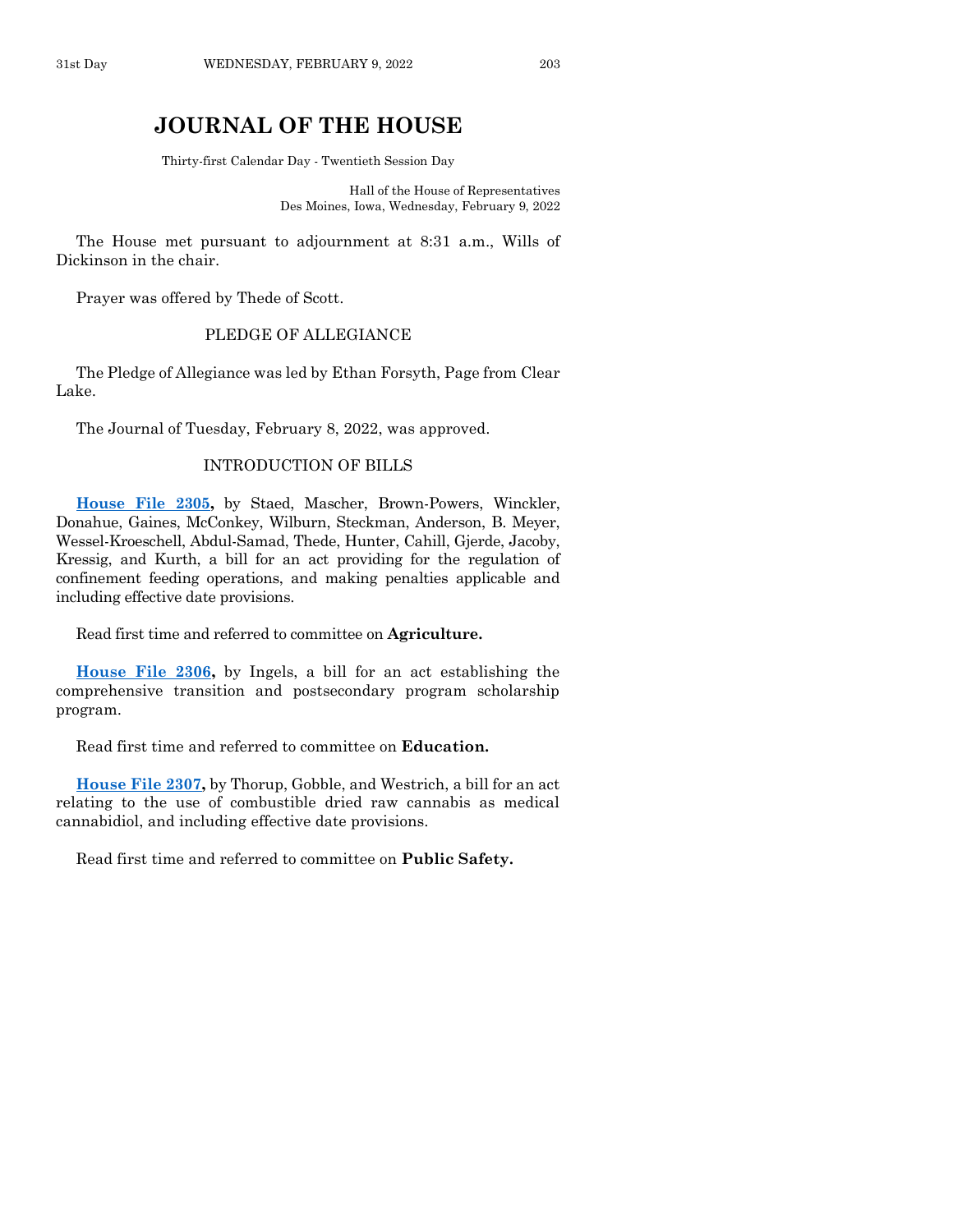**[House File 2308,](https://www.legis.iowa.gov/legislation/BillBook?ga=89&ba=HF2308)** by Ingels and Latham, a bill for an act establishing a dairy processing and milk production innovation and revitalization fund and program to be administered by the economic development authority, in consultation with the department of agriculture and land stewardship, and creating a task force to explore the feasibility of establishing an artisanal dairy processing program at a community college or at an institution governed by the state board of regents.

Read first time and referred to committee on **Agriculture.**

**[House File 2309,](https://www.legis.iowa.gov/legislation/BillBook?ga=89&ba=HF2309)** by Stone and Wheeler, a bill for an act relating to student eligibility requirements in school district and accredited nonpublic school athletics based on sex.

Read first time and referred to committee on **Education.**

**[House File 2310,](https://www.legis.iowa.gov/legislation/BillBook?ga=89&ba=HF2310)** by Mohr, a bill for an act relating to adding functional family therapy and multisystemic therapy for youth as covered services under the Medicaid program.

Read first time and referred to committee on **Human Resources.**

**[House File 2311,](https://www.legis.iowa.gov/legislation/BillBook?ga=89&ba=HF2311)** by Best, a bill for an act prohibiting the government of, and persons and entities from, the People's Republic of China from acquiring real property located in the state.

Read first time and referred to committee on **State Government.**

**[House File 2312,](https://www.legis.iowa.gov/legislation/BillBook?ga=89&ba=HF2312)** by Isenhart, a bill for an act providing for the filling of a vacancy in the office of commissioner of soil and water conservation districts.

Read first time and referred to committee on **Natural Resources.**

**[House File 2313,](https://www.legis.iowa.gov/legislation/BillBook?ga=89&ba=HF2313)** by Jacobsen, a bill for an act relating to the duration of sessions of the general assembly.

Read first time and referred to committee on **State Government.**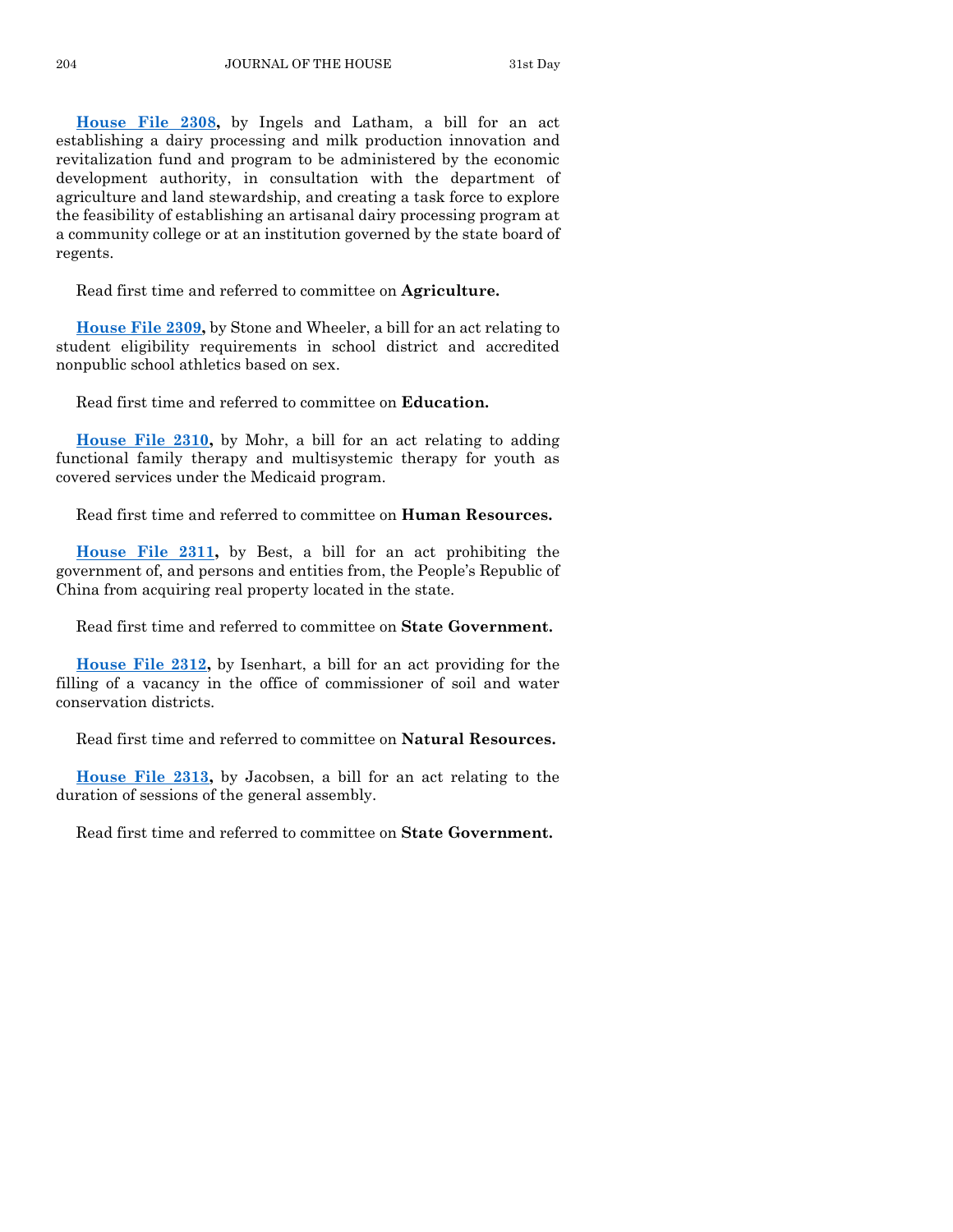**[House File 2314,](https://www.legis.iowa.gov/legislation/BillBook?ga=89&ba=HF2314)** by Fry, a bill for an act relating to the authority granted native distilleries.

Read first time and referred to committee on **Commerce.**

**[House File 2315,](https://www.legis.iowa.gov/legislation/BillBook?ga=89&ba=HF2315)** by committee on Appropriations, a bill for an act establishing a school district funding supplement, making appropriations, and including effective date provisions.

Read first time and placed on the **Appropriations calendar.**

**[House File 2316,](https://www.legis.iowa.gov/legislation/BillBook?ga=89&ba=HF2316)** by committee on Education, a bill for an act relating to public school funding by establishing the state percent of growth and the categorical state percent of growth for the budget year beginning July 1, 2022, modifying provisions relating to the regular program state cost per pupil, modifying provisions relating to the property tax replacement payment and the transportation equity payments, and including effective date provisions.

Read first time and placed on the **calendar.**

**[House File 2317,](https://www.legis.iowa.gov/legislation/BillBook?ga=89&ba=HF2317)** by committee on Ways and Means, a bill for an act relating to state revenue and finance by modifying the individual income tax, making appropriations, and including effective date and applicability provisions.

Read first time and placed on the **Ways and Means calendar.**

#### REREFERRED

The Speaker announced that [House File 2303,](https://www.legis.iowa.gov/legislation/BillBook?ga=89&ba=HF2303) previously referred to committee on **State Government** was rereferred to committee on **Public Safety**.

#### STUDY BILL COMMITTEE ASSIGNMENTS

#### **[H.S.B. 683](https://www.legis.iowa.gov/legislation/BillBook?ga=89&ba=HSB683) Education**

Relating to facial covering policies adopted by the boards of directors of school districts or the authorities in charge of accredited nonpublic schools and providing civil penalties.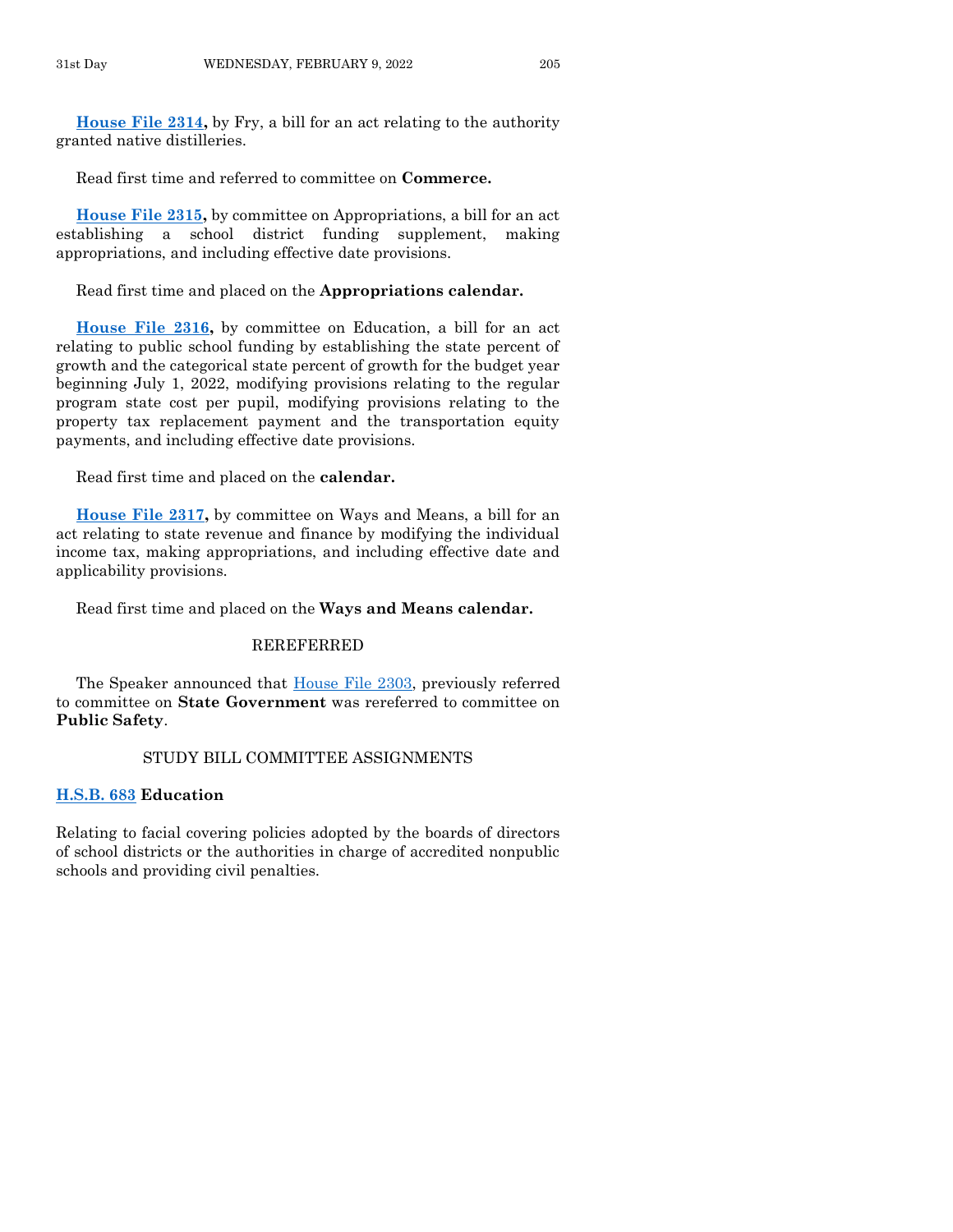# **[H.S.B. 684](https://www.legis.iowa.gov/legislation/BillBook?ga=89&ba=HSB684) Education**

Relating to licenses issued by the board of educational examiners to teachers licensed out of state.

# **[H.S.B. 685](https://www.legis.iowa.gov/legislation/BillBook?ga=89&ba=HSB685) Veterans Affairs**

Relating to certifications on applications for veteran special registration plates.

# **[H.S.B. 686](https://www.legis.iowa.gov/legislation/BillBook?ga=89&ba=HSB686) Commerce**

Relating to sales of catalytic converters to scrap metal dealers, and making penalties applicable.

# **[H.S.B. 687](https://www.legis.iowa.gov/legislation/BillBook?ga=89&ba=HSB687) Commerce**

Relating to the disclosure of specified information in connection with designated online marketplace transactions and including effective date provisions.

# **[H.S.B. 688](https://www.legis.iowa.gov/legislation/BillBook?ga=89&ba=HSB688) Commerce**

Relating to the delivery of restaurant food pursuant to a third-party food delivery service.

# **[H.S.B. 689](https://www.legis.iowa.gov/legislation/BillBook?ga=89&ba=HSB689) Commerce**

Relating to the sale of travel insurance.

# **[H.S.B. 690](https://www.legis.iowa.gov/legislation/BillBook?ga=89&ba=HSB690) Human Resources**

Relating to the newborn screening.

# **[H.S.B. 691](https://www.legis.iowa.gov/legislation/BillBook?ga=89&ba=HSB691) Information Technology**

Prohibiting the state or a political subdivision of the state from expending revenue received from taxpayers for payment to persons responsible for ransomware attacks, and including effective date provisions.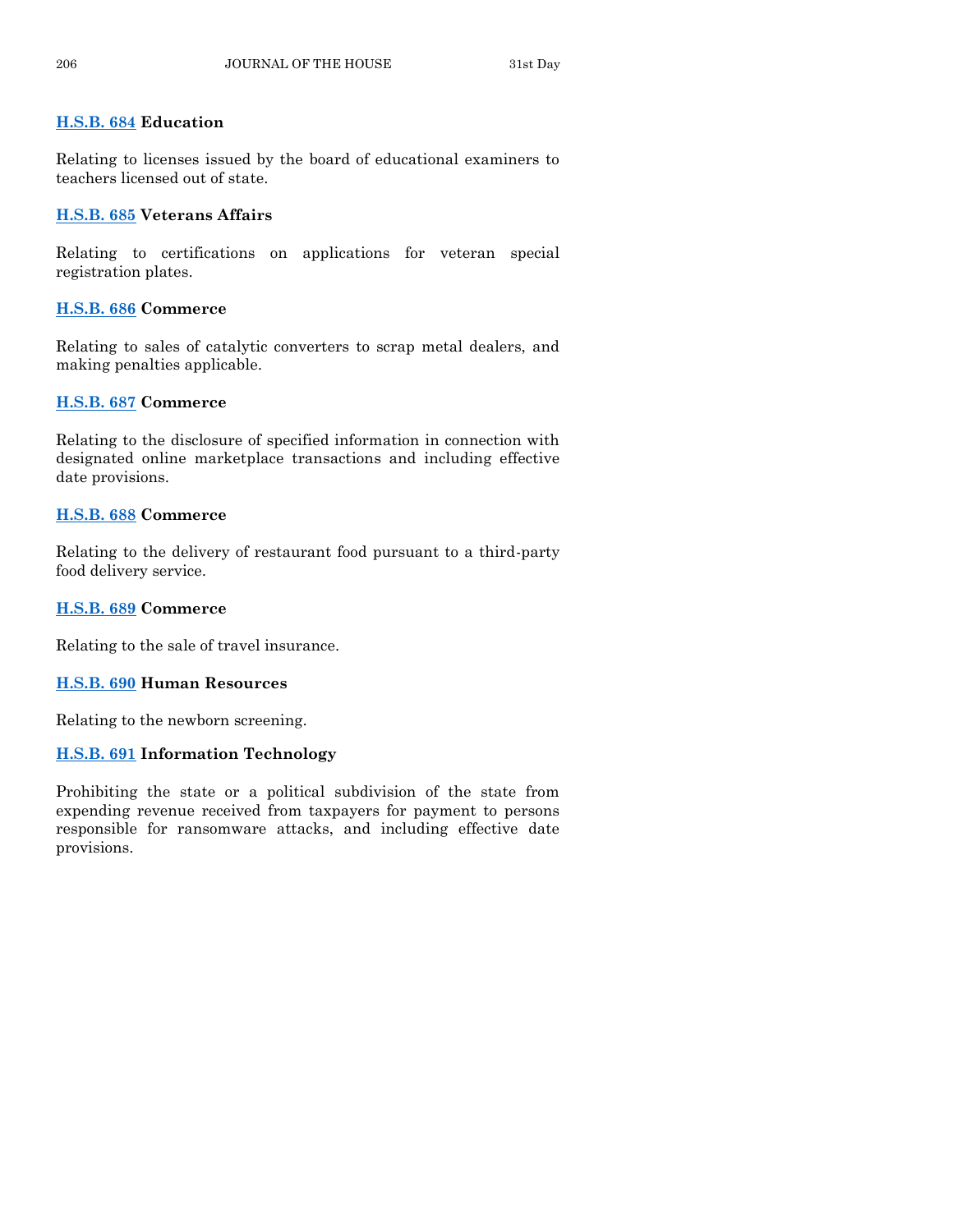#### **[H.S.B. 692](https://www.legis.iowa.gov/legislation/BillBook?ga=89&ba=HSB692) State Government**

Providing for the removal of municipal utility board members under specified circumstances and including effective date provisions.

## **[H.S.B. 693](https://www.legis.iowa.gov/legislation/BillBook?ga=89&ba=HSB693) State Government**

Relating to qualifications for maximum benefit amounts from the state food assistance program.

# **[H.S.B. 694](https://www.legis.iowa.gov/legislation/BillBook?ga=89&ba=HSB694) State Government**

Relating to the standard crossing fee a public utility owes to a railroad under certain circumstances.

#### **[H.S.B. 695](https://www.legis.iowa.gov/legislation/BillBook?ga=89&ba=HSB695) State Government**

Relating to the auditor of state and including effective date and applicability provisions.

#### **[H.S.B. 696](https://www.legis.iowa.gov/legislation/BillBook?ga=89&ba=HSB696) State Government**

Relating to regional representation and residency requirements for members of the state transportation commission, and including effective date and applicability provisions.

# **[H.S.B. 697](https://www.legis.iowa.gov/legislation/BillBook?ga=89&ba=HSB697) Agriculture**

Relating to solar energy by establishing a shared solar net metering cooperative program.

#### **[H.S.B. 698](https://www.legis.iowa.gov/legislation/BillBook?ga=89&ba=HSB698) Human Resources**

Relating to public assistance program integrity.

# SUBCOMMITTEE ASSIGNMENTS

#### **[House File 307](https://www.legis.iowa.gov/legislation/BillBook?ga=89&ba=HF307)**

Appropriations: Thompson, Chair; Fry and B. Meyer.

#### **[House File 443](https://www.legis.iowa.gov/legislation/BillBook?ga=89&ba=HF443)**

Judiciary: Lohse, Chair; Hansen and Mitchell.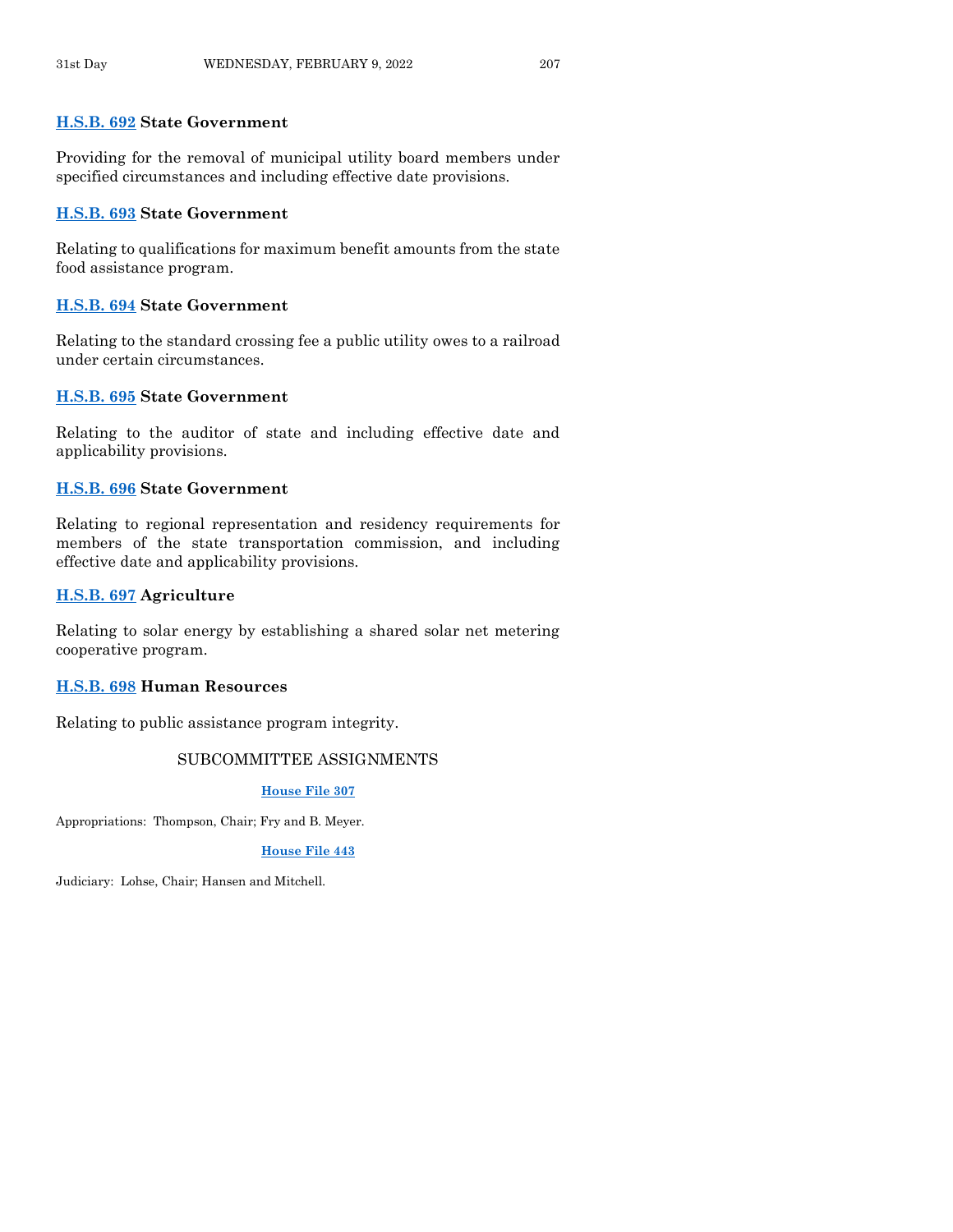#### **[House File 676](https://www.legis.iowa.gov/legislation/BillBook?ga=89&ba=HF676)**

Judiciary: Lohse, Chair; Hansen and Mitchell.

#### **[House File 2182](https://www.legis.iowa.gov/legislation/BillBook?ga=89&ba=HF2182) Reassigned**

Education: Gobble, Chair; Dolecheck and Mascher.

#### **[House File 2188](https://www.legis.iowa.gov/legislation/BillBook?ga=89&ba=HF2188)**

Human Resources: Lundgren, Chair; Brown-Powers and Dolecheck.

#### **[House File 2215](https://www.legis.iowa.gov/legislation/BillBook?ga=89&ba=HF2215)**

State Government: Siegrist, Chair; Hunter and Sexton.

#### **[House File 2251](https://www.legis.iowa.gov/legislation/BillBook?ga=89&ba=HF2251)**

Ways and Means: Hite, Chair; Maxwell and Winckler.

#### **[House File 2253](https://www.legis.iowa.gov/legislation/BillBook?ga=89&ba=HF2253)**

Education: Dolecheck, Chair; Mascher and Moore.

#### **[House File 2268](https://www.legis.iowa.gov/legislation/BillBook?ga=89&ba=HF2268)**

Judiciary: Hite, Chair; Jacobsen and Prichard.

## **[House File 2286](https://www.legis.iowa.gov/legislation/BillBook?ga=89&ba=HF2286)**

Ways and Means: Kaufmann, Chair; Gjerde and Hein.

#### **[House File 2287](https://www.legis.iowa.gov/legislation/BillBook?ga=89&ba=HF2287)**

Ways and Means: Graber, Chair; Boden and Gjerde.

#### **[House File 2291](https://www.legis.iowa.gov/legislation/BillBook?ga=89&ba=HF2291)**

Ways and Means: Kaufmann, Chair; Bloomingdale and Winckler.

#### **[House File 2292](https://www.legis.iowa.gov/legislation/BillBook?ga=89&ba=HF2292)**

Ways and Means: Graber, Chair; Sieck and Staed.

#### **[House File 2306](https://www.legis.iowa.gov/legislation/BillBook?ga=89&ba=HF2306)**

Education: Ingels, Chair; Gaines and Salmon.

#### **[House File 2308](https://www.legis.iowa.gov/legislation/BillBook?ga=89&ba=HF2308)**

Agriculture: Ingels, Chair; Latham and Olson.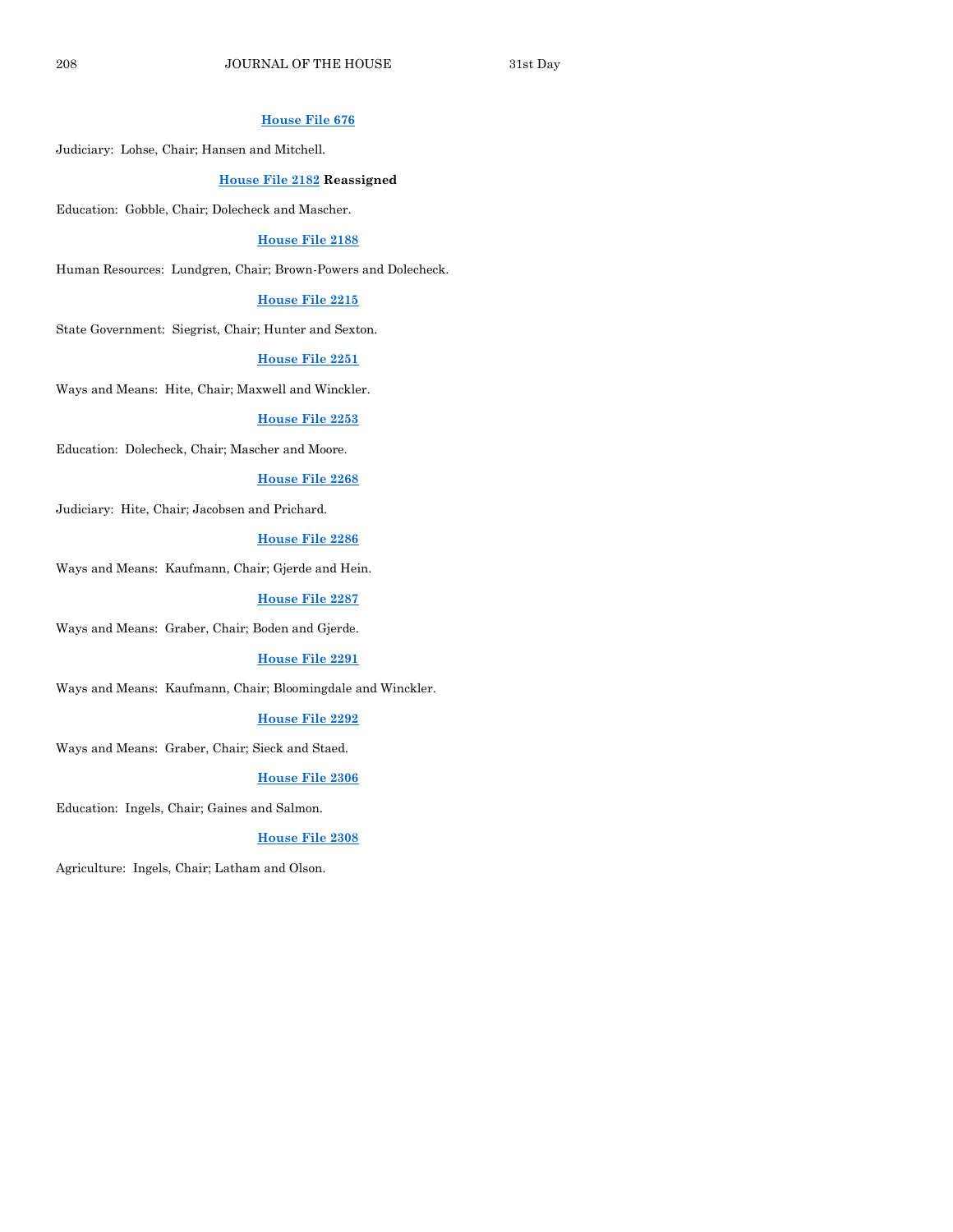#### **[House File 2309](https://www.legis.iowa.gov/legislation/BillBook?ga=89&ba=HF2309)**

Education: Wheeler, Chair; Mascher and Stone.

#### STUDY BILL SUBCOMMITTEE ASSIGNMENTS

#### **[House Study Bill 630](https://www.legis.iowa.gov/legislation/BillBook?ga=89&ba=HSB630) Reassigned**

Judiciary: Lohse, Chair; Kaufmann and Wolfe.

#### **[House Study Bill 683](https://www.legis.iowa.gov/legislation/BillBook?ga=89&ba=HSB683)**

Education: Hite, Chair; Cahill and Thompson.

#### **[House Study Bill 684](https://www.legis.iowa.gov/legislation/BillBook?ga=89&ba=HSB684)**

Education: Bossman, Chair; Gjerde and Kerr.

#### **[House Study Bill 685](https://www.legis.iowa.gov/legislation/BillBook?ga=89&ba=HSB685)**

Veterans Affairs: Boden, Chair; Brown-Powers and Gustafson.

#### **[House Study Bill 685](https://www.legis.iowa.gov/legislation/BillBook?ga=89&ba=HSB685) Reassigned**

Veterans Affairs: Jeneary, Chair; Brown-Powers and Gustafson.

#### **[House Study Bill 686](https://www.legis.iowa.gov/legislation/BillBook?ga=89&ba=HSB686)**

Commerce: Westrich, Chair; Fisher and McConkey.

#### **[House Study Bill 687](https://www.legis.iowa.gov/legislation/BillBook?ga=89&ba=HSB687)**

Commerce: Bousselot, Chair; Hall and Mohr.

**[House Study Bill 688](https://www.legis.iowa.gov/legislation/BillBook?ga=89&ba=HSB688)**

Commerce: Nordman, Chair; Deyoe and B. Meyer.

#### **[House Study Bill 689](https://www.legis.iowa.gov/legislation/BillBook?ga=89&ba=HSB689)**

Commerce: Graber, Chair; Jacobsen and Nielsen.

#### **[House Study Bill 690](https://www.legis.iowa.gov/legislation/BillBook?ga=89&ba=HSB690)**

Human Resources: A. Meyer, Chair; Bradley and Sunde.

#### **[House Study Bill 691](https://www.legis.iowa.gov/legislation/BillBook?ga=89&ba=HSB691)**

Information Technology: Brink, Chair; Hall and Hite.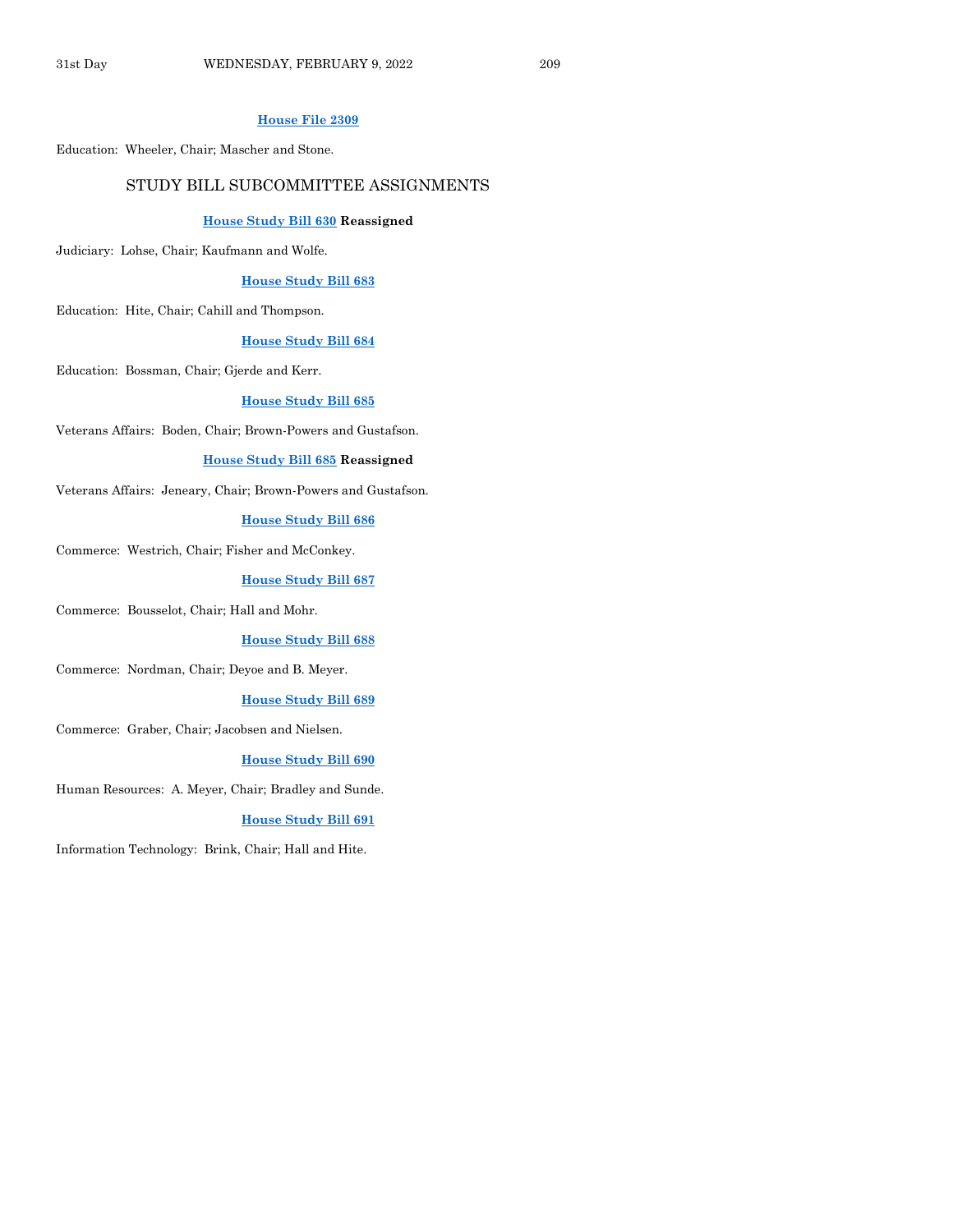#### **[House Study Bill 692](https://www.legis.iowa.gov/legislation/BillBook?ga=89&ba=HSB692)**

State Government: Boden, Chair; Kurth and Nordman.

**[House Study Bill 693](https://www.legis.iowa.gov/legislation/BillBook?ga=89&ba=HSB693)**

State Government: Jones, Chair; Gjerde and Mitchell.

#### **[House Study Bill 694](https://www.legis.iowa.gov/legislation/BillBook?ga=89&ba=HSB694)**

State Government: Jacobsen, Chair; Cohoon and Moore.

#### **[House Study Bill 695](https://www.legis.iowa.gov/legislation/BillBook?ga=89&ba=HSB695)**

State Government: Bloomingdale, Chair; Bossman and Winckler.

#### **[House Study Bill 696](https://www.legis.iowa.gov/legislation/BillBook?ga=89&ba=HSB696)**

State Government: Lundgren, Chair; Kurth and Mitchell.

#### **[House Study Bill 697](https://www.legis.iowa.gov/legislation/BillBook?ga=89&ba=HSB697)**

Agriculture: Klein, Chair; Gjerde and Wills.

#### **[House Study Bill 698](https://www.legis.iowa.gov/legislation/BillBook?ga=89&ba=HSB698)**

Human Resources: Jeneary, Chair; A. Meyer and Sunde.

#### COMMITTEE RECOMMENDATIONS

MR. SPEAKER: The Chief Clerk of the House respectfully reports that the following committee recommendations have been received and are on file in the office of the Chief Clerk:

# MEGHAN NELSON Chief Clerk of the House

#### COMMITTEE ON APPROPRIATIONS

Committee Bill (Formerly [House File 840\)](https://www.legis.iowa.gov/legislation/BillBook?ga=89&ba=HF840), relating to underground storage tanks, including by creating the Iowa tanks fund and Iowa tanks fund financing program, repealing the Iowa comprehensive petroleum underground storage tank fund, and eliminating the Iowa comprehensive petroleum underground storage tank fund board, requiring a study, and including effective date and transition provisions.

Fiscal Note: **No**

Recommendation: **Amend and Do Pass** February 8, 2022.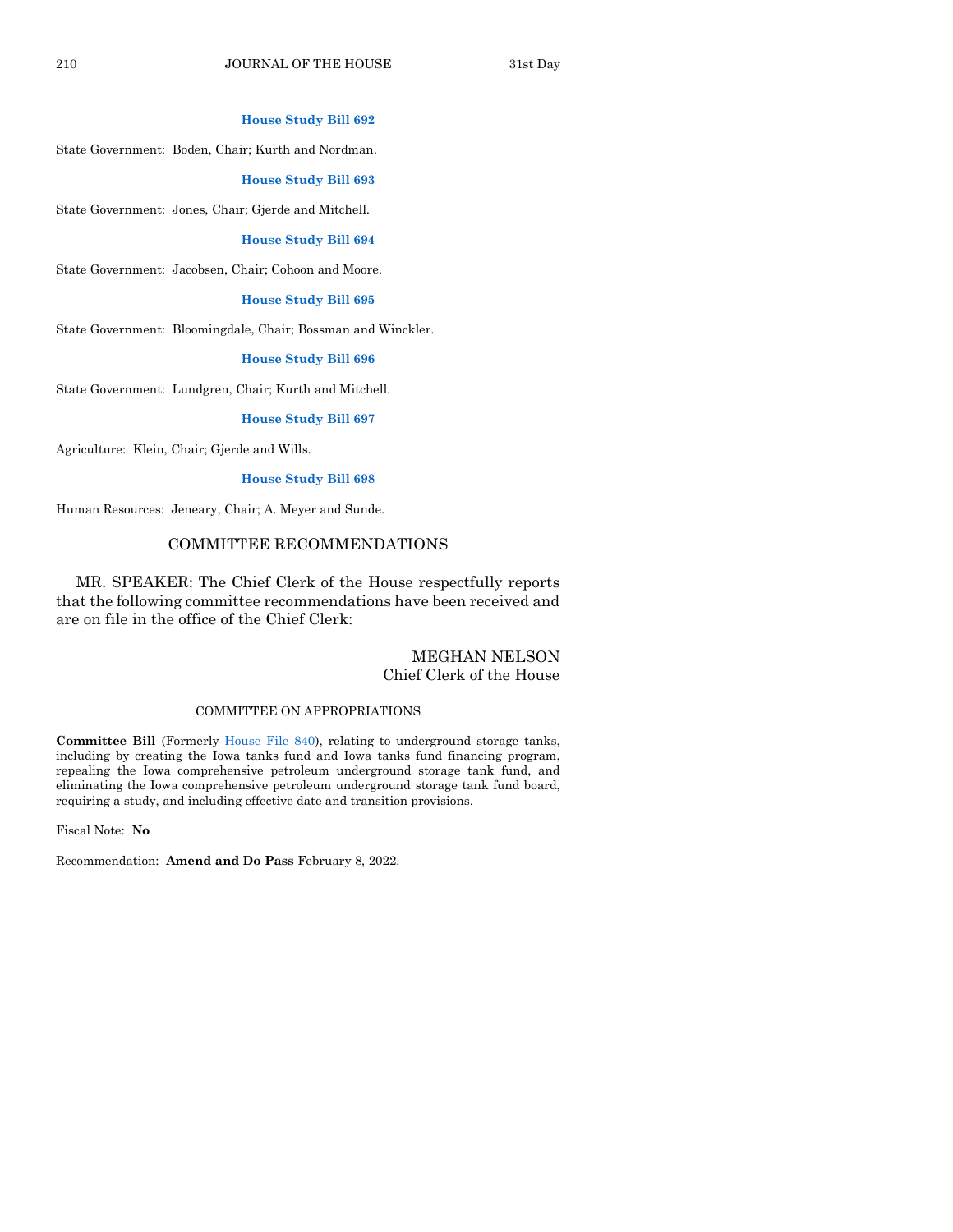**Committee Bill** (Formerl[y House Study Bill 660\)](https://www.legis.iowa.gov/legislation/BillBook?ga=89&ba=HSB660), establishing a school district funding supplement, making appropriations, and including effective date provisions.

Fiscal Note: **No**

Recommendation: **Do Pass** February 8, 2022.

COMMITTEE ON COMMERCE

**Committee Bill** (Formerly [House Study Bill 617\)](https://www.legis.iowa.gov/legislation/BillBook?ga=89&ba=HSB617), establishing the office of financial wellness within the department of commerce.

Fiscal Note: **No**

Recommendation: **Amend and Do Pass** February 8, 2022.

**Committee Bill** (Formerly [House Study Bill 637\)](https://www.legis.iowa.gov/legislation/BillBook?ga=89&ba=HSB637), relating to electronic delivery of certain insurance notices and documents.

Fiscal Note: **No**

Recommendation: **Amend and Do Pass** February 8, 2022.

#### COMMITTEE ON EDUCATION

**Committee Bill** (Formerly [House Study Bill 658\)](https://www.legis.iowa.gov/legislation/BillBook?ga=89&ba=HSB658), relating to public school funding by establishing the state percent of growth and the categorical state percent of growth for the budget year beginning July 1, 2022, modifying provisions relating to the regular program state cost per pupil, modifying provisions relating to the property tax replacement payment and the transportation equity payments, and including effective date provisions.

Fiscal Note: **No**

Recommendation: **Do Pass** February 8, 2022.

#### COMMITTEE ON ENVIRONMENTAL PROTECTION

**Committee Bill** (Formerly [House Study Bill 550\)](https://www.legis.iowa.gov/legislation/BillBook?ga=89&ba=HSB550), relating to the adoption and use of certain general permits issued by the department of natural resources.

Fiscal Note: **No**

Recommendation: **Amend and Do Pass** February 9, 2022.

**Committee Bill** (Formerly [House Study Bill 553\)](https://www.legis.iowa.gov/legislation/BillBook?ga=89&ba=HSB553), relating to the submission of a groundwater hazard statement.

Fiscal Note: **No**

Recommendation: **Amend and Do Pass** February 9, 2022.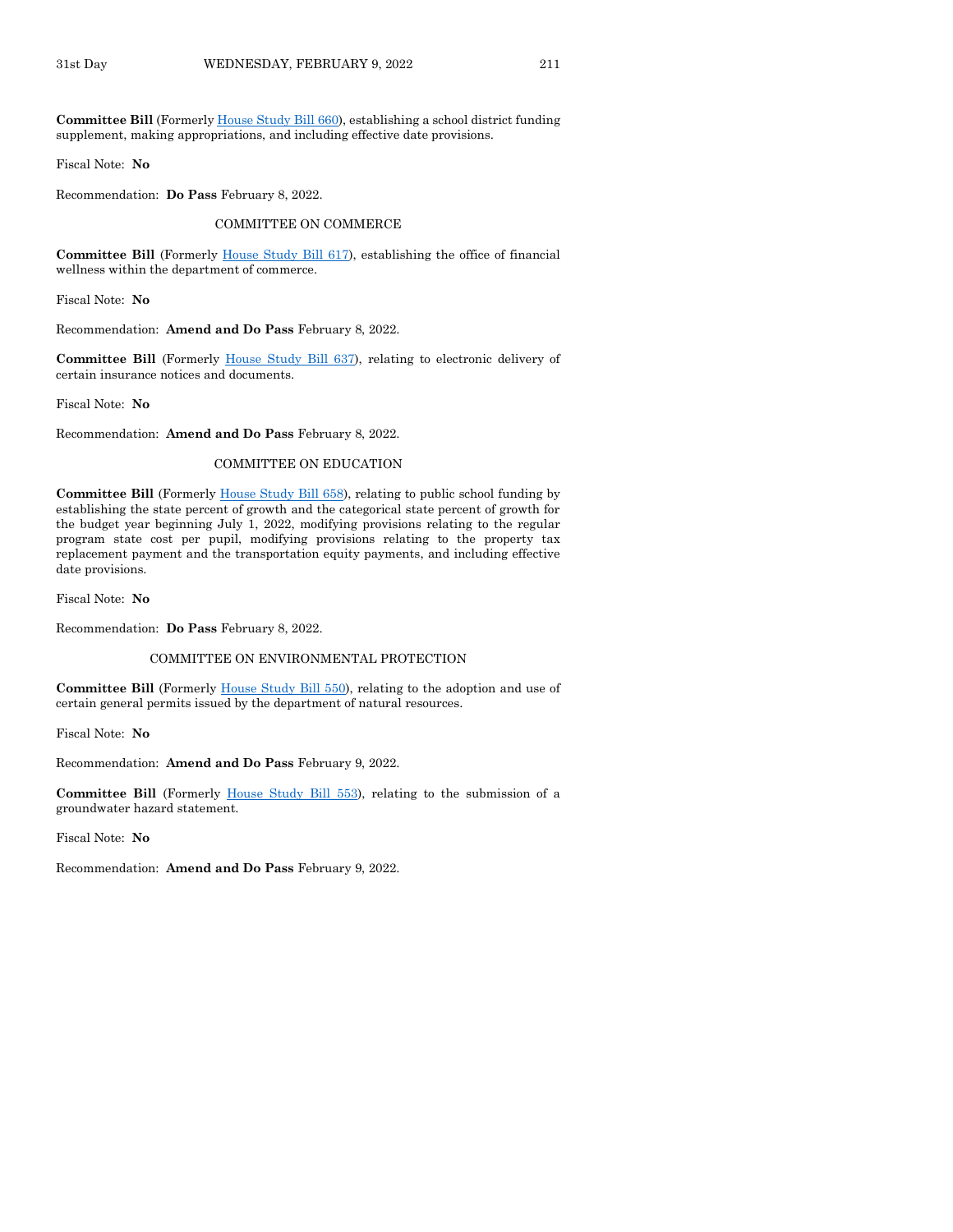#### COMMITTEE ON INFORMATION TECHNOLOGY

**Committee Bill** (Formerly [House Study Bill 669\)](https://www.legis.iowa.gov/legislation/BillBook?ga=89&ba=HSB669), establishing the cybersecurity simulation training center at the Iowa state university of science and technology, and making appropriations.

Fiscal Note: **No**

Recommendation: **Do Pass** February 9, 2022.

#### COMMITTEE ON JUDICIARY

**Committee Bill** (Formerly [House File 2042\)](https://www.legis.iowa.gov/legislation/BillBook?ga=89&ba=HF2042), relating to disclosure of psychological test material.

Fiscal Note: **No**

Recommendation: **Amend and Do Pass** February 9, 2022.

**Committee Bill** (Formerl[y House File 2206\)](https://www.legis.iowa.gov/legislation/BillBook?ga=89&ba=HF2206), relating to the nonconsensual termination of a human pregnancy, and providing penalties.

Fiscal Note: **No**

Recommendation: **Do Pass** February 9, 2022.

**Committee Bill** (Formerly [House Study Bill 590\)](https://www.legis.iowa.gov/legislation/BillBook?ga=89&ba=HSB590), relating to the salary of the state court administrator.

Fiscal Note: **No**

Recommendation: **Do Pass** February 9, 2022.

**Committee Bill** (Formerly [House Study Bill 591\)](https://www.legis.iowa.gov/legislation/BillBook?ga=89&ba=HSB591), relating to the apportionment of district associate judges.

Fiscal Note: **No**

Recommendation: **Amend and Do Pass** February 9, 2022.

Committee Bill (Formerl[y House Study Bill 629\)](https://www.legis.iowa.gov/legislation/BillBook?ga=89&ba=HSB629), relating to the Iowa law enforcement academy.

Fiscal Note: **No**

Recommendation: **Do Pass** February 9, 2022.

COMMITTEE ON LABOR

**Committee Bill** (Formerly [House Study Bill 596\)](https://www.legis.iowa.gov/legislation/BillBook?ga=89&ba=HSB596), relating to employment security benefits.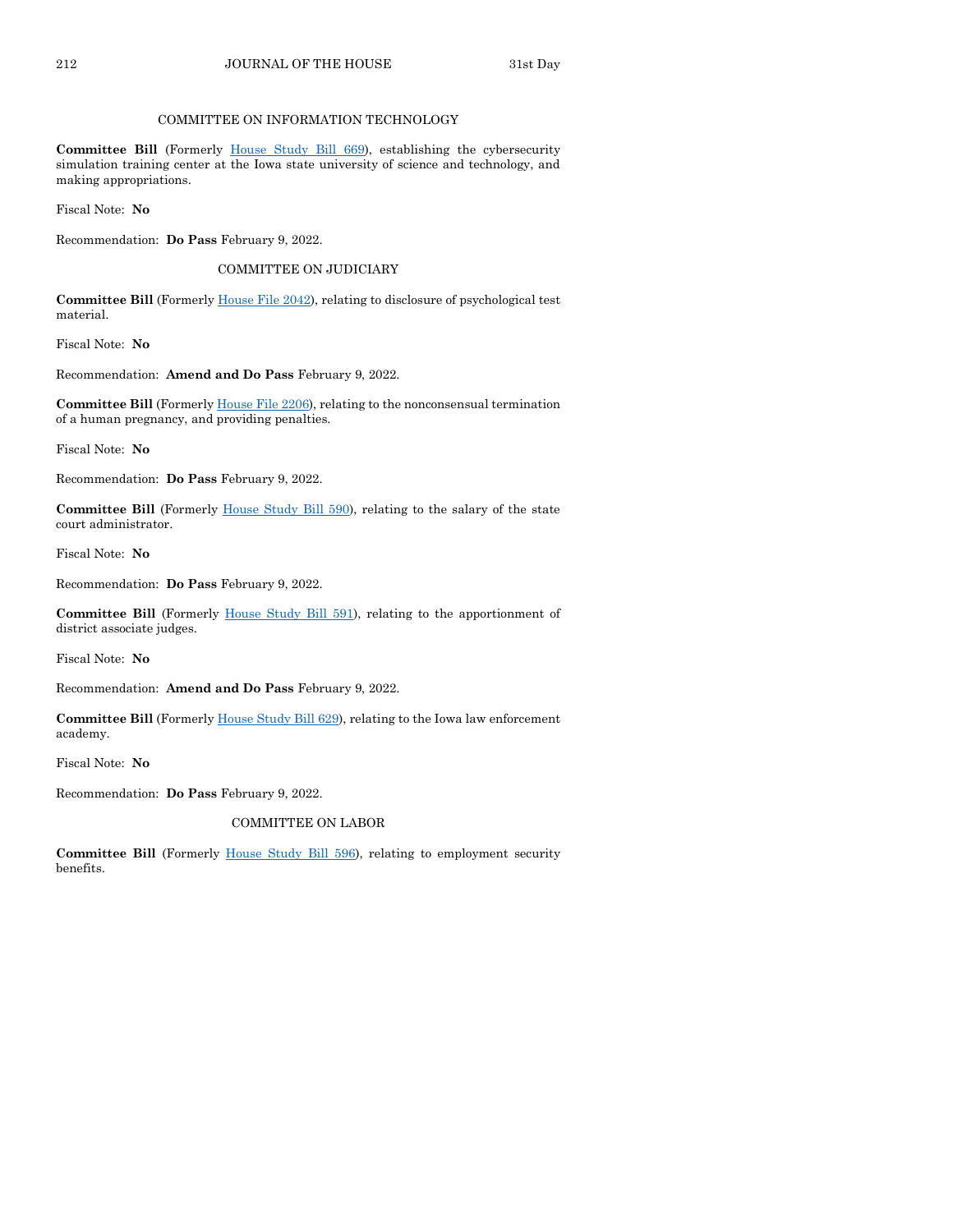Fiscal Note: **No**

Recommendation: **Do Pass** February 9, 2022.

#### COMMITTEE ON NATURAL RESOURCES

**Committee Bill** (Formerly [House File 2057\)](https://www.legis.iowa.gov/legislation/BillBook?ga=89&ba=HF2057), relating to taking fur-bearing animals without prior permission of the natural resource commission.

Fiscal Note: **No**

Recommendation: **Do Pass** February 9, 2022.

**Committee Bill** (Formerly [House Study Bill 545\)](https://www.legis.iowa.gov/legislation/BillBook?ga=89&ba=HSB545), relating to programs within the department of natural resources, including specifications of procedures relating to solid waste disposal and the repeal of the state interagency Missouri river authority and the mercury-free recycling Act.

Fiscal Note: **No**

Recommendation: **Do Pass** February 9, 2022.

**Committee Bill** (Formerl[y House Study Bill 609\)](https://www.legis.iowa.gov/legislation/BillBook?ga=89&ba=HSB609), relating to shotguns and ammunition that may be used to hunt turkey.

Fiscal Note: **No**

Recommendation: **Amend and Do Pass** February 9, 2022.

**Committee Bill** (Formerly [House Study Bill 651\)](https://www.legis.iowa.gov/legislation/BillBook?ga=89&ba=HSB651), relating to hunting deer by persons with bow season licenses.

Fiscal Note: **No**

Recommendation: **Do Pass** February 9, 2022.

#### COMMITTEE ON PUBLIC SAFETY

**Committee Bill** (Formerl[y House Study Bill 557\)](https://www.legis.iowa.gov/legislation/BillBook?ga=89&ba=HSB557), relating to traffic violations involving the approach of certain stationary vehicles, including by providing for reporting of violations, requiring investigations, and providing for enforcement against vehicle owners.

Fiscal Note: **No**

Recommendation: **Do Pass** February 8, 2022.

**Committee Bill** (Formerly [House Study Bill 634\)](https://www.legis.iowa.gov/legislation/BillBook?ga=89&ba=HSB634), creating an opioid antagonist medication fund for first responders.

Fiscal Note: **No**

Recommendation: **Amend and Do Pass** February 8, 2022.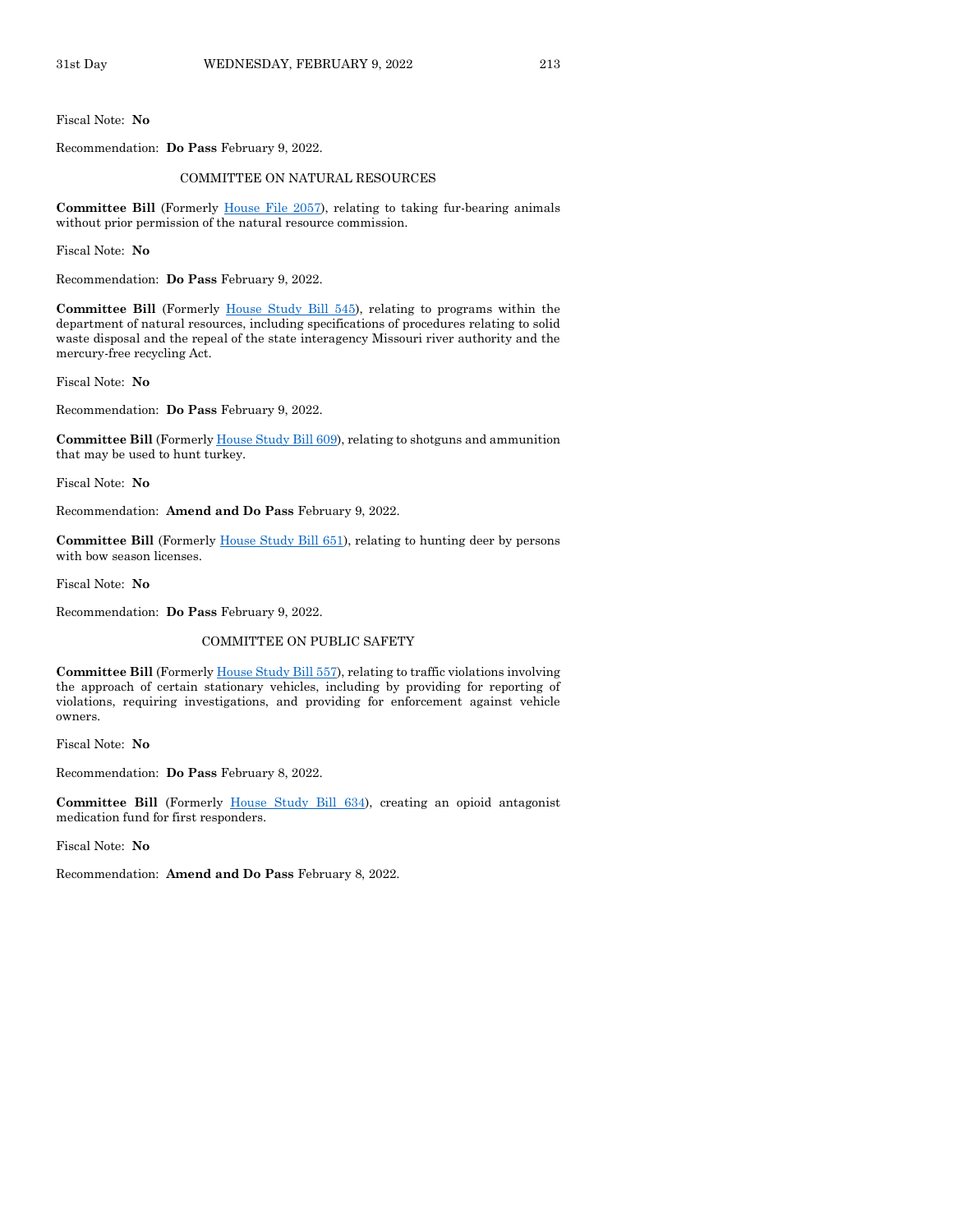#### COMMITTEE ON STATE GOVERNMENT

**Committee Bill** (Formerly [House File 2061\)](https://www.legis.iowa.gov/legislation/BillBook?ga=89&ba=HF2061), concerning persons appointed to a convention called by the United States Congress to propose amendments to the United States Constitution, providing a penalty, and including effective date provisions.

Fiscal Note: **No**

Recommendation: **Do Pass** February 8, 2022.

**Committee Bill** (Formerly [House File 2105\)](https://www.legis.iowa.gov/legislation/BillBook?ga=89&ba=HF2105), establishing daylight saving time as the official time in this state throughout the year.

Fiscal Note: **No**

Recommendation: **Do Pass** February 8, 2022.

**Committee Bill** (Formerly [House Study Bill 582\)](https://www.legis.iowa.gov/legislation/BillBook?ga=89&ba=HSB582), proposing an amendment to the Constitution of the State of Iowa relating to the gubernatorial line of succession.

Fiscal Note: **No**

Recommendation: **Do Pass** February 8, 2022.

**Committee Bill** (Formerly [House Study Bill 584\)](https://www.legis.iowa.gov/legislation/BillBook?ga=89&ba=HSB584), authorizing savings promotion drawings under specified conditions, and making penalties applicable.

Fiscal Note: **No**

Recommendation: **Do Pass** February 8, 2022.

#### COMMITTEE ON WAYS AND MEANS

Committee Bill (Formerl[y House Study Bill 626\)](https://www.legis.iowa.gov/legislation/BillBook?ga=89&ba=HSB626), relating to state revenue and finance by modifying the individual income tax, making appropriations, and including effective date and applicability provisions.

Fiscal Note: **No**

Recommendation: **Do Pass** February 8, 2022.

# AMENDMENTS FILED

| H.F.<br>2081 | Gobble of Polk        |
|--------------|-----------------------|
| 2279<br>H.F. | Hunter of Polk        |
| 2316<br>H.F. | Cahill of Marshall    |
| 2316<br>H.F. | Mascher of Johnson    |
| 2316<br>H.F. | Staed of Linn         |
| 2316<br>H.F. | Dolecheck of Ringgold |
|              |                       |